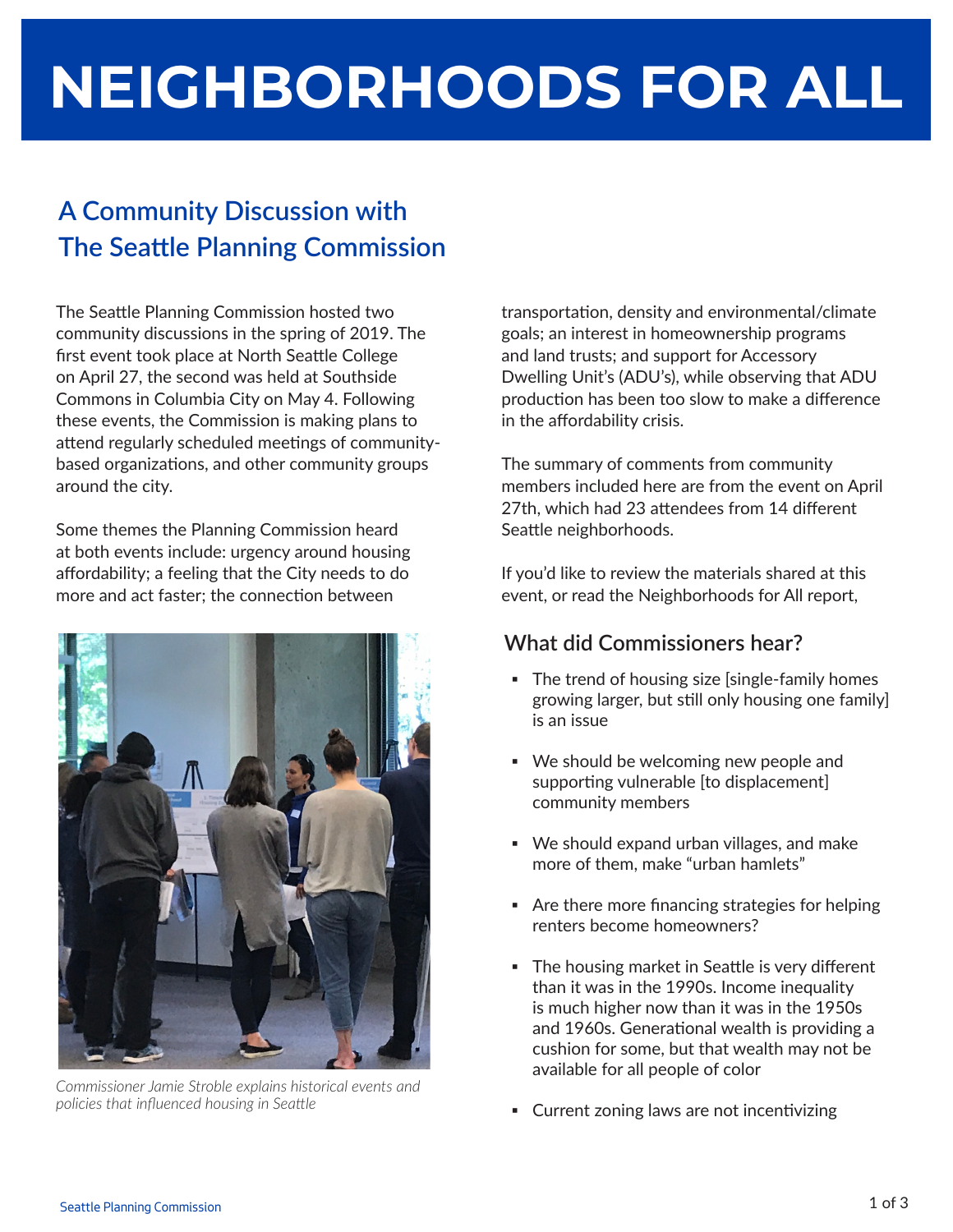#### **Comments continued:**

development that fills the missing middle/ affordable homes gap, new development is predominantly all luxury housing

- **The development process has lots of barriers,** be careful about policies that slow down the process. We also need to make land use and building code more understandable and accessible to the general public (including fees/ costs of permits)
- Minneapolis' recent zoning changes are citywide, equitable, and an example of making a change. Seattle needs to change, and it needs to be citywide
- Remove the label "single-family" from our zoning
- **There is a climate change crisis. We need to be** bold, and implement multiple strategies to make housing/development more sustainable (more density means more sharing of resources, less driving, less habitat destruction)
- We've made no progress [in terms of housing affordability], housing is a difficult problem to solve, we need to have more kitchen table conversations about the issues
- Need affordability for folks who aren't just low-income; working families can't just "work harder" to buy a house in today's market—need more programs for homeownership, and nontraditional ownership: community land trusts, limited equity co-ops, opportunities to buy the building not the land
- **•** Show what different units in a single-family neighborhood would look like. Can we get visualizations of how it would fit into existing neighborhoods? It could help dispel fear, especially if the conversation is centered on values and compassion
- **Emphasize that changes to single-family zoning**



*Michael Austin, Chair of the Planning Commission, presents findings of the Neighborhoods for All report* 

don't remove/eliminate single-family homes

- When talking about history, need to show the nuances without alienating people. Racism can exist "without racists" (its an aspect of privilege). Need to rely on data instead of making personal attacks.
- When discussing housing, we also need to connect the choice about where you live to your commute and transportation
- Focus density where land is cheaper, not places with nice views, so that development of nonluxury units is more feasible
- Up-zone the historically white neighborhoods
- Establish a public bank in order to finance homeownership programs
- Does increasing housing supply really decrease prices?
- **Eliminate parking requirements, and make more** space for units